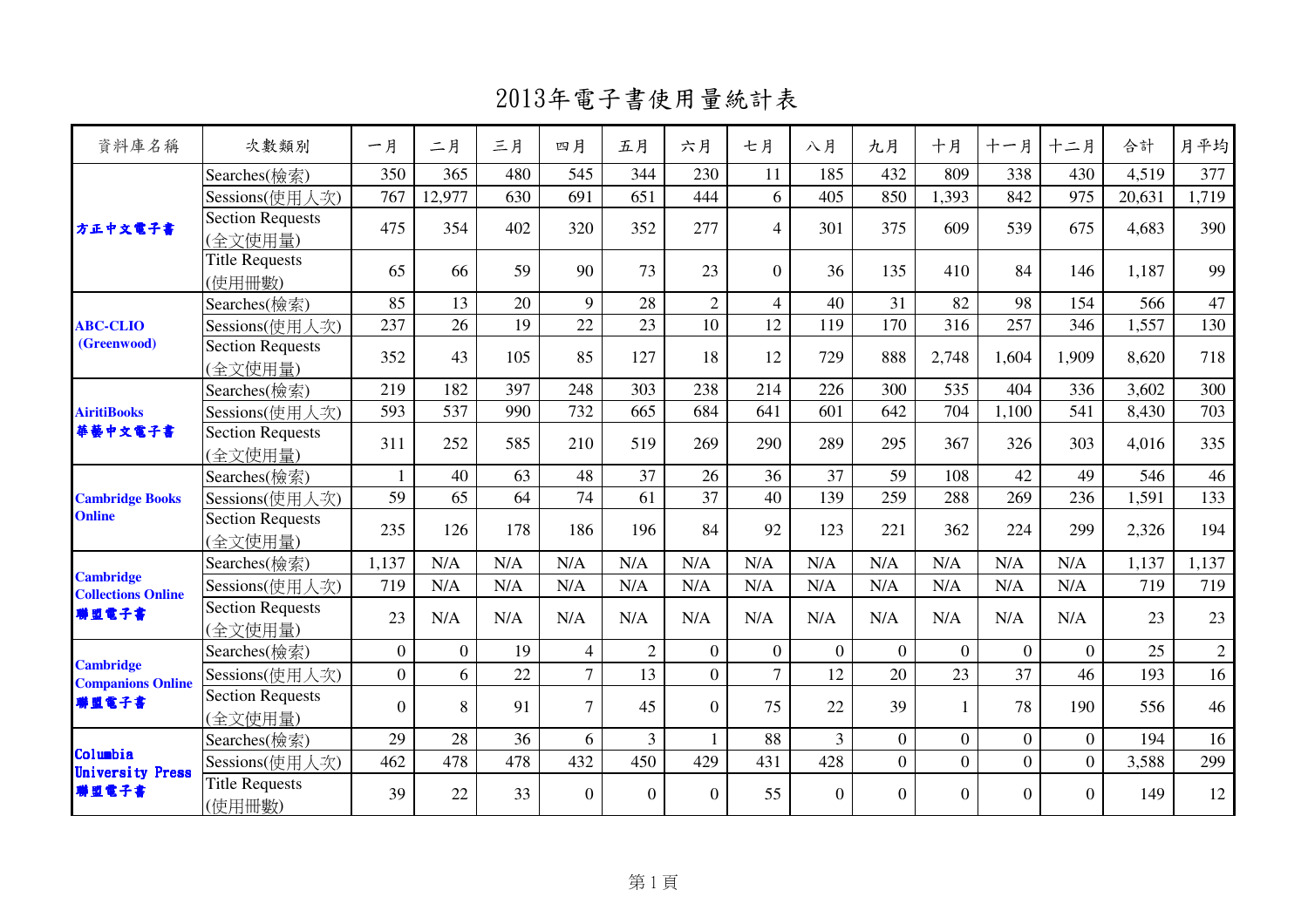2013年電子書使用量統計表

| 資料庫名稱                       | 次數類別                               | 一月             | 二月             | 三月             | 四月             | 五月             | 六月             | 七月           | 八月             | 九月             | 十月             | 十一月         | 十二月            | 合計             | 月平均            |
|-----------------------------|------------------------------------|----------------|----------------|----------------|----------------|----------------|----------------|--------------|----------------|----------------|----------------|-------------|----------------|----------------|----------------|
|                             | Searches(檢索)                       | 21             |                | 9              | 15             | $\overline{3}$ | 39             | 5            |                | 11             | 36             | $\mathbf Q$ | 10             | 160            | 13             |
| <b>CRC</b> NetBase          | Sessions(使用人次)                     | 70             | 65             | 91             | 79             | 113            | 94             | 31           | 34             | 47             | N/A            | N/A         | N/A            | 624            | 69             |
|                             | Section Requests<br>(全文使用量)        | 46             | 56             | $\overline{7}$ | 50             | 53             | 74             | $\mathbf{1}$ | 31             | 19             | 36             | 47          | 255            | 675            | 56             |
|                             | Searches(檢索)                       | 1,700          | 1,813          | 3,870          | 3,549          | 65             | 55             | 20           | 90             | 58             | 69             | 49          | 13             | 11,351         | 946            |
| <b>Credo Reference</b>      | Sessions(使用人次)                     | 1,154          | 1,186          | 2,477          | 2,344          | 411            | 491            | 391          | 48             | 141            | 196            | 120         | 155            | 9,114          | 760            |
|                             | Section Requests<br>(全文使用量)        | 41             | 24             | 141            | 86             | 46             | 56             | 22           | 81             | 79             | 111            | 56          | 31             | 774            | 65             |
| <b>Digital Dissertation</b> | Searches(檢索)                       | 514            | 353            | 517            | 703            | 754            | 609            | 508          | 549            | 449            | 489            | 552         | 557            | 6,554          | 546            |
| <b>Consortium</b>           | Sessions(使用人次)                     | 424            | 276            | 425            | 571            | 609            | 524            | 394          | 369            | 354            | 444            | 487         | 504            | 5,381          | 448            |
| 敦位化論文典藏聯<br>盟               | Title Requests<br>(使用冊數)           | 452            | 305            | 337            | 343            | 454            | 412            | 287          | 332            | 252            | 551            | 494         | 519            | 4,738          | 395            |
| <b>Early American</b>       | Searches(檢索)                       | 933            | 562            | 1,159          | 1,165          | 1,095          | 803            | 717          | 479            | 649            | 1,103          | 980         | 912            | 10,557         | 880            |
| <b>Imprints(EAI)</b>        | Sessions(使用人次)                     | 931            | 566            | 1,138          | 1,162          | 1,094          | 800            | 720          | 470            | 654            | 1,103          | 981         | 912            | 10,531         | 878            |
| 國科會圖書計畫電<br>子書              | <b>Section Requests</b><br>(全文使用量) | 50             | 21             | 35             | 49             | 28             | 28             | 8            | 54             | 29             | 49             | 28          | 31             | 410            | 34             |
| <b>Early English Books</b>  | Searches(檢索)                       | $\overline{0}$ | $\overline{0}$ | $\overline{0}$ | $\overline{0}$ | $\Omega$       | $\overline{0}$ | $\Omega$     | $\overline{0}$ | $\overline{0}$ | $\Omega$       | $\Omega$    | $\Omega$       | $\overline{0}$ | $\mathbf{0}$   |
| <b>Online(EEBO)</b>         | Sessions(使用人次)                     | $\overline{0}$ | $\overline{0}$ |                | $\overline{0}$ |                | $\overline{2}$ |              | $\overline{0}$ | $\overline{4}$ | $\overline{2}$ |             | $\overline{2}$ | 14             | $\overline{1}$ |
| 國科會圖書計畫電<br>子書              | Title Requests<br>(使用冊數)           | $\overline{0}$ | $\overline{0}$ | $\overline{0}$ | $\Omega$       | $\Omega$       | $\Omega$       | $\Omega$     | $\Omega$       | $\Omega$       | $\Omega$       | $\Omega$    | $\Omega$       | $\Omega$       | $\overline{0}$ |
|                             | Searches(檢索)                       | 118            | 316            | 647            | 342            | 326            | 222            | 227          | 74             | 100            | 131            | 179         | 117            | 2,799          | 233            |
| <b>Gale Virtual</b>         | Sessions(使用人次)                     | 120            | 316            | 647            | 349            | 309            | 222            | 228          | 73             | 104            | 131            | 180         | 123            | 2,802          | 234            |
| <b>Reference Library</b>    | Section Requests<br>(全文使用量)        | 6              | $\Omega$       | $\Omega$       | 23             | 14             | $\Omega$       | 3            | 4              | 11             |                | 5           | 14             | 81             | $\tau$         |
|                             | Searches(檢索)                       | 20,223         | 12,566         | 19,989         | 13,895         | 16,370         | 19,805         | 13,476       | 10,141         | 12,502         | 12,381         | 7,839       | 14,443         | 173,630        | 14,469         |
| <b>HyRead ebook</b>         | <b>Section Requests</b><br>(全文使用量) | 5,588          | 4,609          | 5,321          | 9,694          | 4,722          | 5,712          | 13,257       | 8,151          | 15,659         | 31,897         | 16,255      | 14,725         | 135,590        | 11,299         |
|                             | <b>Title Requests</b><br>(使用冊數)    | 128            | 98             | 112            | 216            | 107            | 127            | 303          | 204            | 456            | 988            | 540         | 424            | 3,703          | 309            |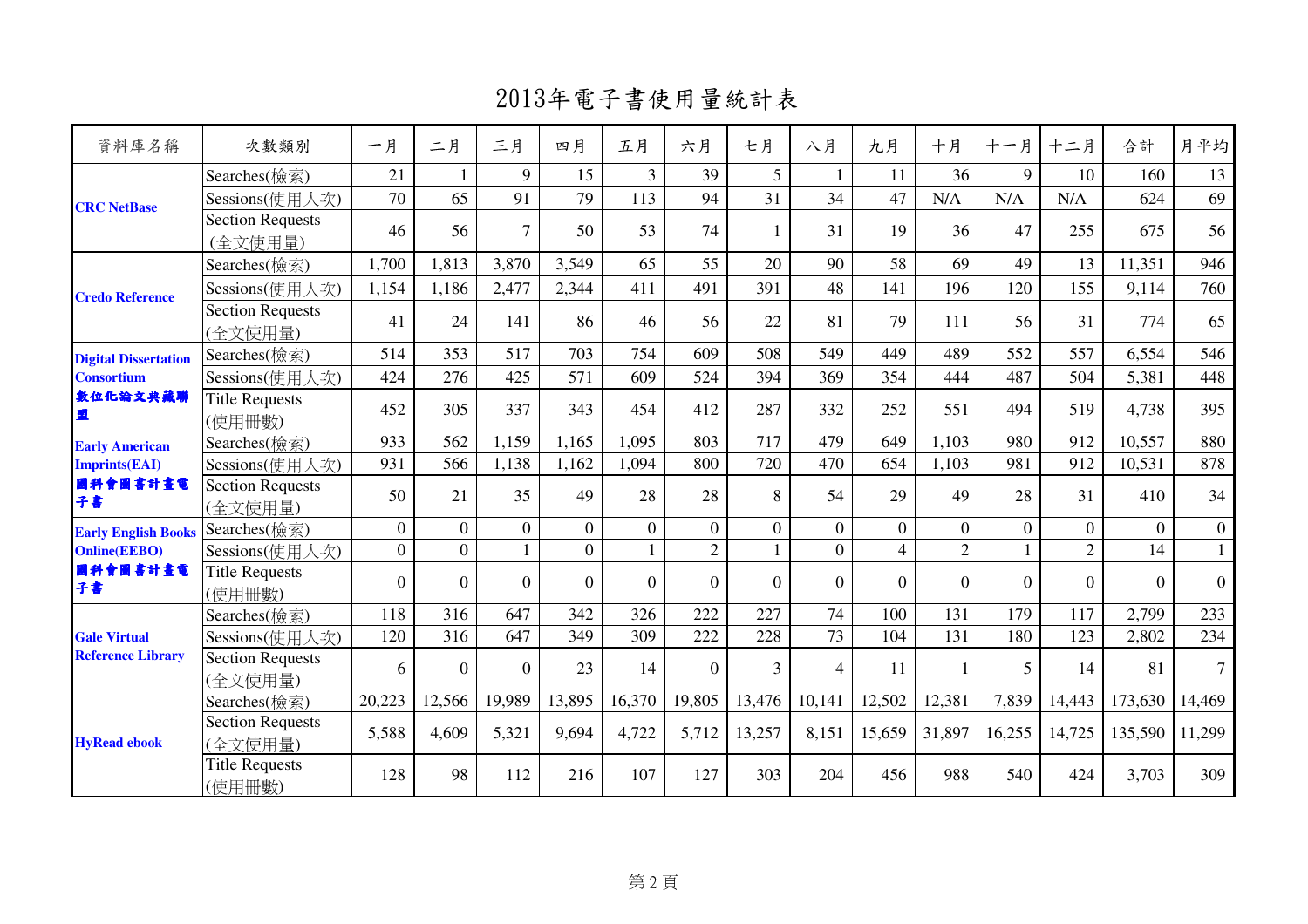2013年電子書使用量統計表

| 資料庫名稱                                                              | 次數類別                               | 一月             | 二月             | 三月             | 四月             | 五月             | 六月             | 七月             | 八月             | 九月    | 十月             | 十一月            | 十二月   | 合計     | 月平均            |
|--------------------------------------------------------------------|------------------------------------|----------------|----------------|----------------|----------------|----------------|----------------|----------------|----------------|-------|----------------|----------------|-------|--------|----------------|
|                                                                    | Searches(檢索)                       | $\overline{0}$ | $\overline{0}$ |                | $\overline{2}$ | $\overline{2}$ | $\overline{3}$ | $\overline{0}$ | 4              | 5     | $\overline{3}$ | 17             | 6     | 43     | $\overline{4}$ |
| <b>IGI Global</b>                                                  | Sessions(使用人次)                     | $\overline{2}$ |                | $\overline{4}$ | 5              | 6              | $\overline{3}$ | $\overline{2}$ | 4              | 5     | 9              | 14             | 28    | 83     | $\overline{7}$ |
|                                                                    | <b>Section Requests</b><br>(全文使用量) | 8              | 16             | 11             | 44             | 71             | 5              | 11             | 12             | 121   | $\overline{4}$ | 46             | 111   | 460    | 38             |
|                                                                    | Searches(檢索)                       | 19             | 11             | 3              | 14             | 11             | $\mathbf{1}$   | $\overline{4}$ | 1              | 16    | 15             | 22             | 32    | 149    | 12             |
| IGLibrary平臺                                                        | Sessions(使用人次)                     | 19             | 6              | 8              | 23             | 21             | 13             | 16             | 18             | 42    | 42             | 39             | 60    | 307    | 26             |
| (BEP/CUP/SIAM)                                                     | <b>Title Requests</b><br>(使用冊數)    | 6              | 3              | $\overline{3}$ | 69             | 10             | 11             | $\overline{7}$ | $\overline{2}$ | 29    | 29             | 12             | 38    | 219    | 18             |
| <b>IOS</b>                                                         | Sessions(使用人次)                     | 123            | 226            | 348            | 61             | 235            | 125            | 237            | 244            | 500   | 627            | 71             | 192   | 2,989  | 249            |
|                                                                    | Section Requests<br>(全文使用量)        | $\overline{0}$ | 4              |                | $\Omega$       | $\overline{0}$ | $\theta$       | $\Omega$       | $\Omega$       | 3     | 71             | $\overline{4}$ | 29    | 112    | 9              |
|                                                                    | <b>Title Requests</b><br>(使用冊數)    | 133            | 118            | 164            | 63             | 131            | 217            | 134            | 137            | 126   | 642            | 120            | 261   | 2,246  | 187            |
|                                                                    | Searches(檢索)                       | 1,101          | 572            | 1,030          | 1,055          | N/A            | N/A            | N/A            | N/A            | N/A   | N/A            | N/A            | N/A   | 3,758  | 940            |
|                                                                    | Sessions(使用人次)                     | 1,115          | 572            | 1,054          | 1,066          | N/A            | N/A            | N/A            | N/A            | N/A   | N/A            | N/A            | N/A   | 3,807  | 952            |
| <b>Chadwyck-Healey</b><br><b>Literature Collections</b><br>英美文學資料庫 | <b>Section Requests</b><br>(全文使用量) | 21             | 39             | 26             | 45             | N/A            | N/A            | N/A            | N/A            | N/A   | N/A            | N/A            | N/A   | 131    | 33             |
|                                                                    | <b>Title Requests</b><br>(使用冊數)    |                | $\overline{2}$ |                | $\overline{2}$ | N/A            | N/A            | N/A            | N/A            | N/A   | N/A            | N/A            | N/A   | 6      | $\overline{2}$ |
|                                                                    | Searches(檢索)                       | 104            | 63             | 121            | 169            | 103            | 55             | 39             | 65             | 104   | 115            | 95             | 53    | 1,086  | 91             |
| <b>McGraw Hill</b>                                                 | Sessions(使用人次)                     | 220            | 147            | 241            | 188            | 224            | 110            | 113            | 127            | 164   | 186            | 164            | 135   | 2,019  | 168            |
| 聯盟電子書                                                              | <b>Title Requests</b><br>(使用冊數)    | 376            | 18             | 6              | 258            | 13             | $\mathbf{1}$   | 6              | 9              | 4     | 5              | $\overline{4}$ | 12    | 712    | 59             |
|                                                                    | Searches(檢索)                       | 23             | 113            | 32             | 42             | 16             | 13             | 13             | 31             | 46    | 70             | 51             | 43    | 493    | 49             |
| <b>MyiLibrary</b>                                                  | Sessions(使用人次)                     | 3,374          | 1,929          | 3,361          | 3,191          | 2,935          | 2,007          | 2,262          | 1,418          | 1,960 | 2,740          | 2,332          | 2,176 | 29,685 | 2,969          |
|                                                                    | <b>Section Requests</b><br>(全文使用量) | 1,023          | 591            | 1,342          | 1,009          | 1,533          | 1,077          | 812            | 1,265          | 1,743 | 1,847          | 1,418          | 1,338 | 14,998 | 1,250          |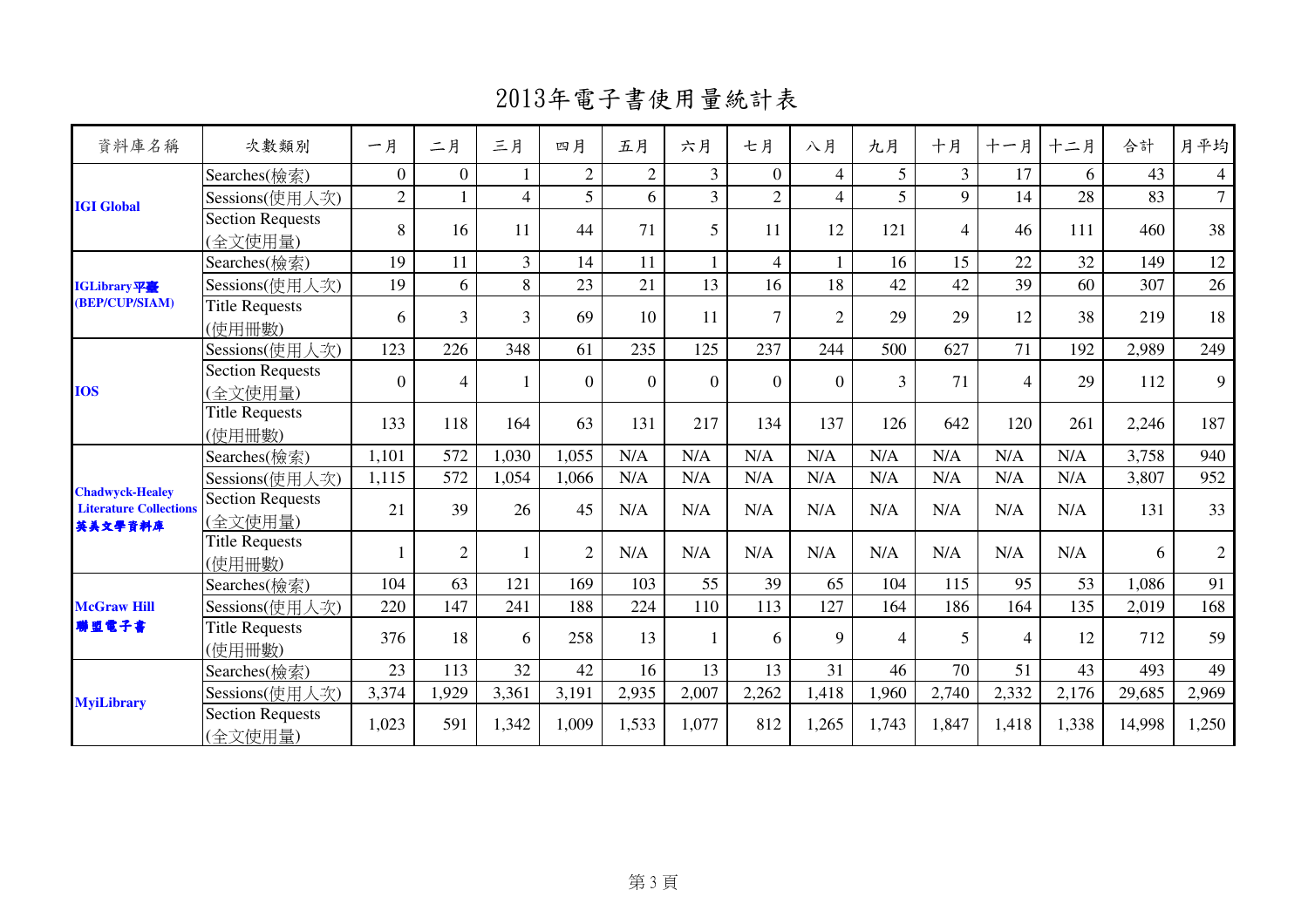2013年電子書使用量統計表

| 資料庫名稱                                      | 次數類別                               | 一月             | 二月             | 三月    | 四月             | 五月             | 六月             | 七月             | 八月             | 九月             | 十月             | 十一月            | 十二月            | 合計     | 月平均            |
|--------------------------------------------|------------------------------------|----------------|----------------|-------|----------------|----------------|----------------|----------------|----------------|----------------|----------------|----------------|----------------|--------|----------------|
|                                            | Searches(檢索)                       | 1,722          | 1,090          | 2,448 | 2,238          | 1,880          | 1,608          | 1,730          | 2,188          | 2,564          | 3,745          | 4,625          | 4,550          | 30,388 | 2,532          |
|                                            | Sessions(使用人次)                     | 439            | 305            | 543   | 541            | 508            | 376            | 379            | 472            | 695            | 1,039          | 1,419          | 1,167          | 7,883  | 657            |
| NetLibrary電子書                              | Title Requests(Online)<br>(使用冊數)   | 35             | 29             | 26    | 70             | 22             | 25             | 15             | 28             | 41             | 37             | 63             | 52             | 443    | 37             |
|                                            | Title Requests(Offline)<br>(使用冊數)  | $\overline{7}$ | $\overline{3}$ | 3     | 8              | $\Omega$       | $\theta$       | $\overline{0}$ | 3              | 8              | $\overline{5}$ | 6              | 17             | 60     | 5              |
|                                            | Searches(檢索)                       | 23             | 25             | 15    | 24             | 11             | 3              | 18             | 27             | 23             | 22             | 18             | 88             | 297    | 25             |
| <b>Oxford Scholarship</b><br><b>Online</b> | Sessions(使用人次)                     | 67             | 47             | 50    | 74             | 48             | 44             | 26             | 38             | 63             | 78             | 55             | 39             | 629    | 52             |
| 聯盟電子書                                      | <b>Section Requests</b><br>(全文使用量) | 163            | 212            | 183   | 155            | 93             | 123            | 59             | 66             | 416            | 783            | 494            | 140            | 2,887  | 241            |
| <b>OVID</b><br>醫學主題電子書                     | Searches(檢索)                       | 49             | 18             | 41    | 65             | 21             | 26             | 34             | 20             | 49             | 30             | 70             | N/A            | 423    | 38             |
|                                            | Sessions(使用人次)                     | 65             | 48             | 57    | 163            | 413            | 202            | 53             | 47             | 63             | 62             | 93             | N/A            | 1,266  | 115            |
|                                            | <b>Title Requests</b><br>(使用冊數)    | 240            | 8              | 5     | 149            | 711            | 314            | 3              | $\Omega$       | $\overline{2}$ | 14             | 10             | 682            | 2,138  | 178            |
|                                            | Searches(檢索)                       | $\overline{2}$ | $\overline{0}$ | 6     | $\overline{4}$ | $\overline{0}$ | $\overline{0}$ | $\overline{0}$ | 20             | 14             | 6              | $\overline{0}$ | 33             | 85     | $\overline{7}$ |
| <b>SAGE</b> eReference                     | Sessions(使用人次)                     | $\overline{7}$ | $\overline{4}$ | 17    | 8              | $\overline{4}$ | $\overline{0}$ | $\overline{4}$ | 11             | 8              | 16             | 53             | 24             | 156    | 13             |
| 聯盟電子書                                      | Section Requests<br>(全文使用量)        | 113            | $\overline{0}$ | 10    | $\overline{2}$ | $\Omega$       | $\overline{0}$ | $\Omega$       | 5              | $\Omega$       | $\overline{2}$ | 59             | 10             | 201    | 17             |
| <b>ScienceDirect</b>                       | <b>Section Requests</b><br>(全文使用量) | 364            | 596            | 1,062 | 906            | 1,159          | 1,356          | 1,507          | 754            | 1,332          | 573            | 945            | 729            | 11,283 | 940            |
| 聯盟電子書                                      | <b>Title Requests</b><br>(使用冊數)    | 305            | 451            | 493   | 494            | 647            | 1,068          | 1,242          | 414            | 647            | 304            | 695            | 596            | 7,356  | 613            |
|                                            | Searches(檢索)                       | 127            | 133            | 140   | 125            | 131            | 135            | 125            | 134            | $\overline{0}$ | $\overline{0}$ | $\overline{0}$ | $\overline{0}$ | 1,050  | 88             |
| <b>SIAM</b><br>聯盟電子書                       | Sessions(使用人次)                     | 158            | 158            | 171   | 175            | 166            | 166            | 157            | 148            | $\Omega$       | $\overline{0}$ | $\overline{0}$ | $\Omega$       | 1,299  | 108            |
|                                            | <b>Title Requests</b><br>(使用冊數)    | $\overline{0}$ | 3              | 5     |                | $\overline{0}$ | $\overline{0}$ | $\overline{0}$ | $\overline{0}$ | $\overline{0}$ | $\overline{0}$ | $\overline{0}$ | $\overline{0}$ | 9      |                |
| <b>SpringerLink</b><br>聯盟電子書               | Section Requests<br>(全文使用量)        | 2,846          | 1,248          | 2,158 | 1,898          | 2,521          | 1,571          | 9,714          | 7,072          | 8,797          | 10,020         | 9,134          | 10,391         | 67,370 | 5,614          |